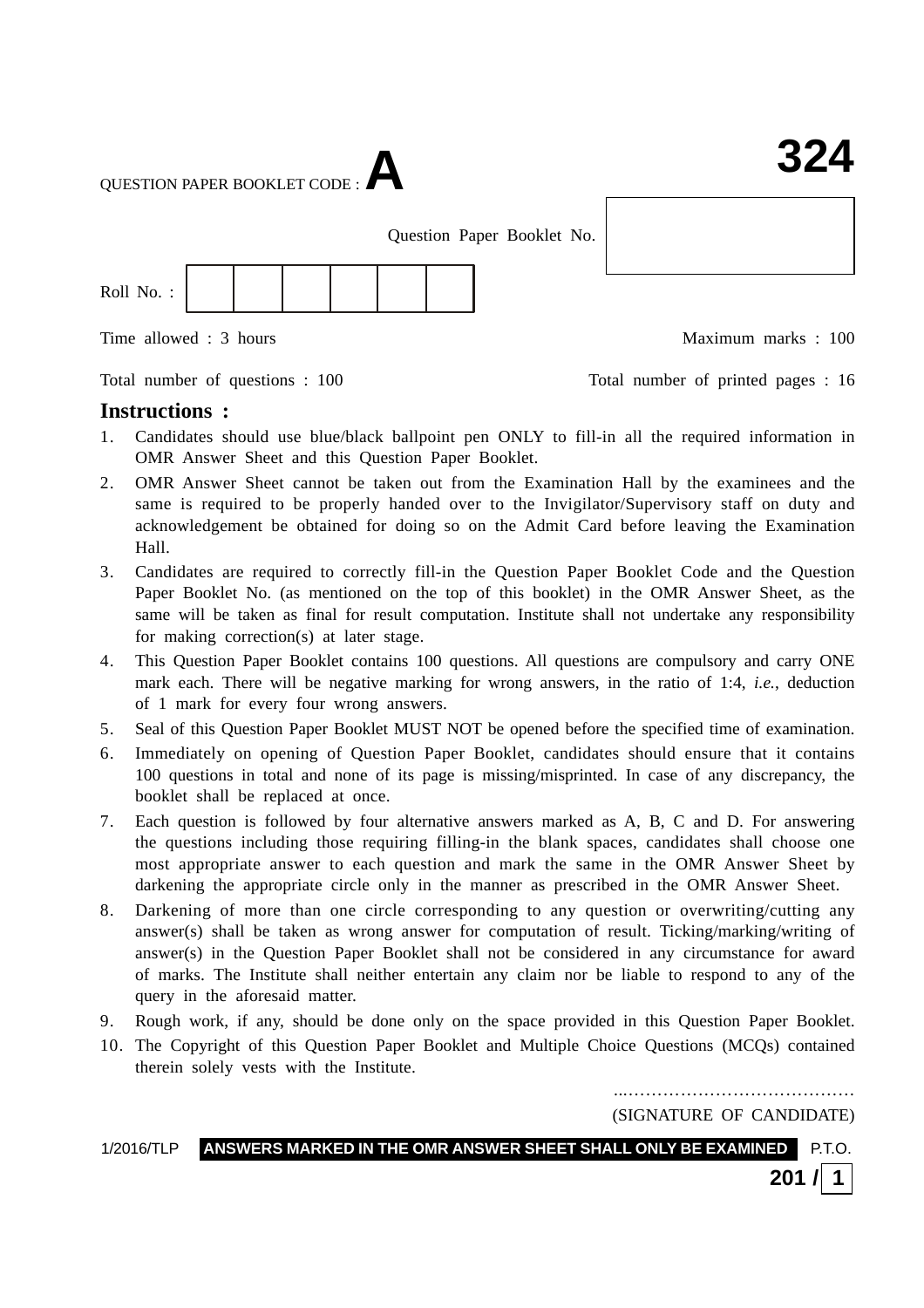### **324**  $\frac{1}{2}$

### *Note : All references to sections mentioned in Part-A of the question paper relate to the Income-tax Act, 1961 and relevant Assessment Year 2016 - 17 unless stated otherwise.*

### **PART–A**

- **1.** Arun, a non-resident of India celebrated his 80<sup>th</sup> birthday on 10<sup>th</sup> October 2015. If his total income for the previous year is ₹6,00,000, his income-tax liability for the previous year 2015-16 is —
	- $(A)$  ₹46,350
	- $(B)$   $\bar{z}$ 41,200
	- (C) ₹20,600
	- (D) Nil.
- **2.** Alpha Ltd. is an Indian company. It carries its business in Delhi and London. Total control and management of the company is situated in London. More than 85% of its business income is from the business in England. If so, its residential status will  $be$  —
	- (A) Resident
	- (B) Non-resident
	- (C) Not ordinarily resident
	- (D) Foreign company.
- **3.** Ramson Industries acquired a factory building for self use in November, 2015. The value of land underneath the building was  $\bar{z}$ 5 lakh and value of building was  $\bar{z}$ 10 lakh. The amount of eligible depreciation allowable for assessment year 2016-17  $is -$ 
	- $(A)$  ₹1,50,000
	- $(B)$  ₹25,000
	- $(C)$  ₹1,00,000
	- $(D)$  ₹50,000
- **4.** Dividend distribution tax under section 115-O shall be deposited within \_\_\_\_\_\_\_ days from the date of declaration/ distribution/payment of dividend, whichever is earlier.
	- $(A)$  7 Days
	- (B) 10 Days
	- (C) 14 Days
	- (D) 20 Days.
- **5.** Ms. Smita inherited a vacant site land consequent to the demise of her father on 10<sup>th</sup> June, 1990. The land was acquired by her father on  $10^{th}$  April, 1970 for  $\text{\textoverline{5}}40,000$ . The fair market value of the land on 1<sup>st</sup> April, 1981 was ₹60,000 and on the date of inheritance, *i.e.*, 10<sup>th</sup> June, 1990 was  $\overline{\epsilon}2,00,000$ . The cost of acquisition for Ms. Smita is —
	- $(A)$  ₹10,000
	- (B) Nil
	- $(C)$  ₹60,000
	- $(D)$  ₹2,00,000
- **6.** Raghu traced a missing girl by spending ₹20,000. For this, he was awarded with a sum of  $\bar{\mathfrak{E}}1,20,000$ . In this case the award is taxable to the extent of —
	- $(A)$  ₹1,00,000
	- $(B)$  ₹1,20,000
	- $(C)$  ₹1,15,000
	- (D) Nil.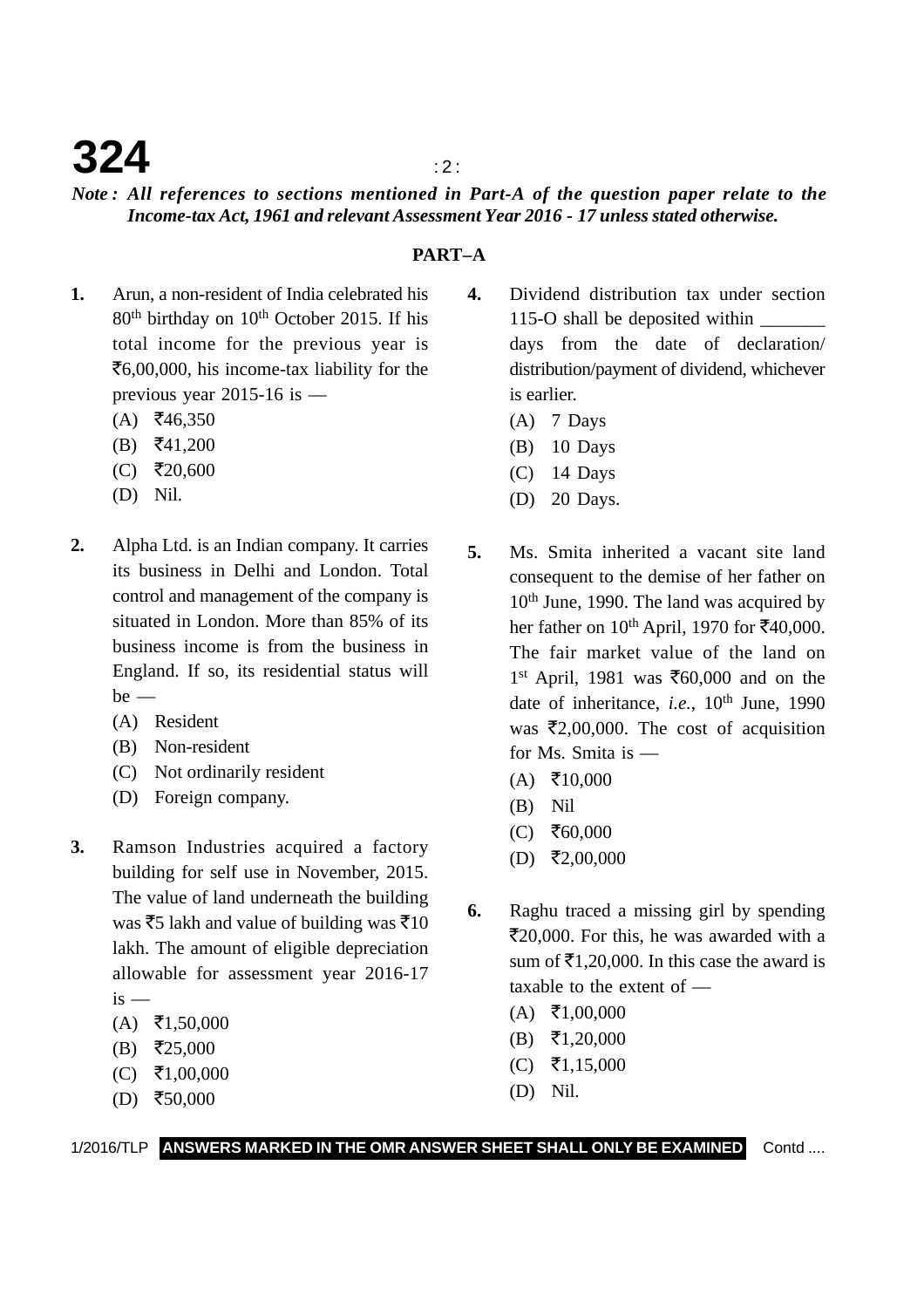- 
- **7.** An employee of a company, who was entitled for a gratuity of  $\bar{\mathcal{F}}8,00,000$ , also received  $\bar{\epsilon}$ 12,00,000 by commuting 40% of his pension. The taxable amount of commuted pension is —
	- $(A)$  ₹2,00,000
	- $(B)$  ₹4,00,000
	- $(C)$  ₹12,00,000
	- $(D)$  ₹22,00,000
- 8. Ravi is receiving  $\bar{\epsilon}$ 10,000 as medical allowance from his employer. Out of this, he spends  $\overline{\epsilon}$ 5,000 on his own medical treatment,  $\bar{\mathbf{z}}_{2,000}$  on the medical treatment of his dependent wife and another  $\bar{\mathfrak{F}}3,000$ for the medical treatment of his major son who is not a dependent on him. The amount of medical allowance taxable in his hand is —
	- $(A)$  ₹10,000
	- $(B)$  ₹5,000
	- $(C)$  ₹3,000
	- (D) Nil.
- **9.** Ms. Janhvi is provided with an interest free loan by her employer for the purchase of a house. The value of the perquisite shall  $be$  —
	- (A) Simple interest computed at the rate charged by the Central Government to its employees on 1st April of the previous year
	- (B) Simple interest computed at the rate charged by State Bank of India on 1<sup>st</sup> April of the previous year
	- (C) Simple interest computed at the rate charged by National Housing Bank on 1st April of the previous year
	- (D) Simple interest computed at the rate determined by the employer on 1<sup>st</sup> April of the previous year.
- 10. Ms. Padmaja let out a property for  $\bar{\mathfrak{r}}20,000$ per month during the year 2015-16. The municipal tax on the let-out property was enhanced retrospectively. Hence, she paid ₹60,000 as municipal tax which included arrears of municipal tax of  $\text{\textsterling}45,000$ . Her income from house property is —
	- $(A)$  ₹1,80,000
	- $(B)$   $\bar{z}$ 1,57,500
	- $(C)$  ₹1,26,000
	- $(D)$  ₹1,36,500
- **11.** Chola Ltd., engaged in manufacture, acquired machineries for  $\overline{\xi}30$  crore in July, 2014 and for ₹27 crore in April, 2015. All the machines were used within 45 days of acquisition. The deduction under section 32AC for the assessment year 2016-17 will be —
	- $(A)$  ₹40,50,000
	- $(B)$  ₹45,00,000
	- $(C)$  ₹85,50,000
	- $(D)$  ₹54,00,000
- **12.** Where an asset used for scientific research for more than three years is sold without having been used for other purposes, then the sale proceeds to the extent of the cost of the asset already allowed as deduction under section 35 in the past shall be treated as —
	- (A) Business income
	- (B) Long-term capital gain
	- (C) Short-term capital gain

**201 / 2**

(D) Exempted income.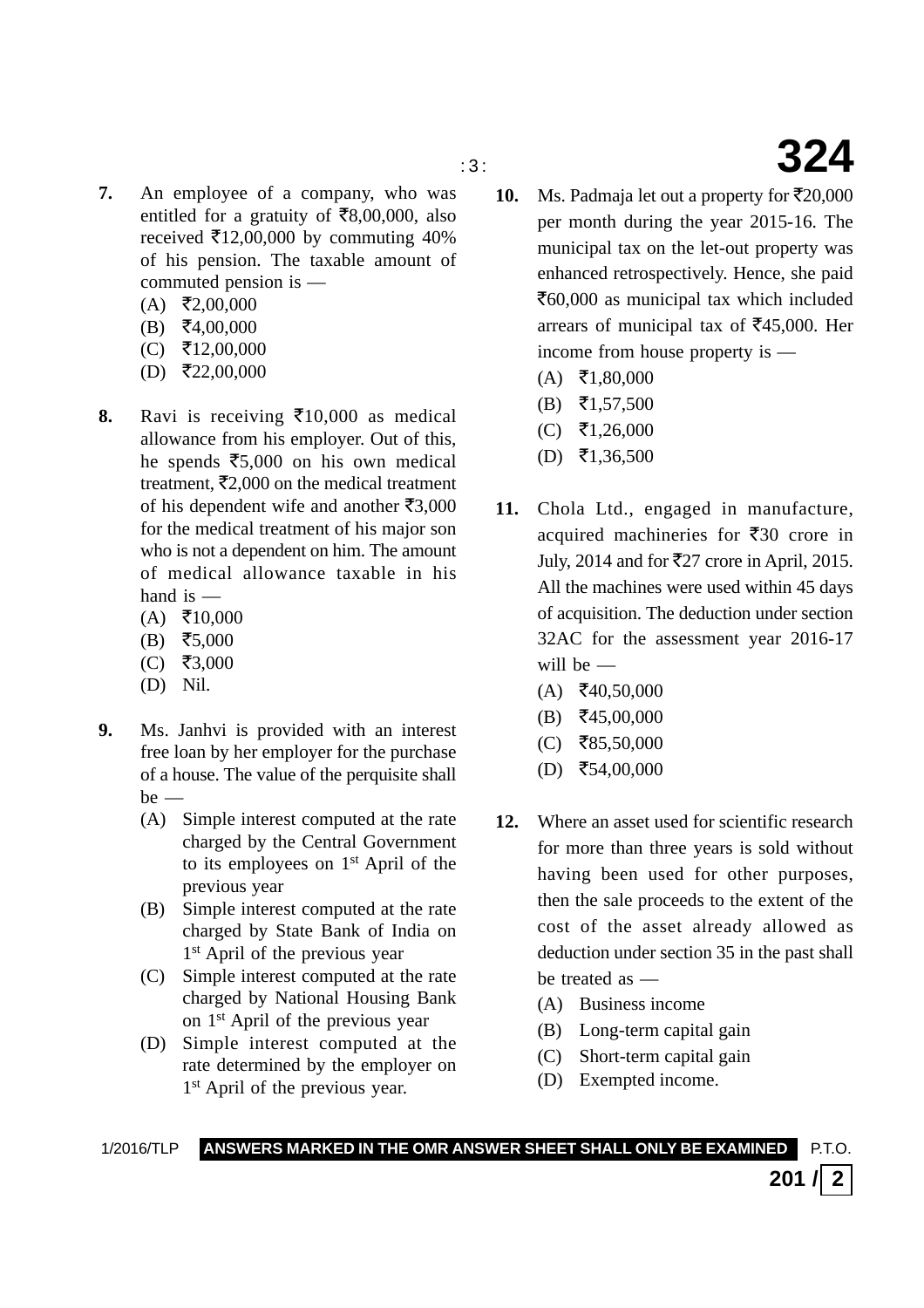# **324**  $\frac{4}{4}$

- **13.** Where an assessee doing a business incurs any expenditure in respect of which payments made to a person in a day exceeds ₹20,000 should be paid through account payee cheque or demand draft to claim deduction for such expenditure. This restriction does not apply to —
	- (A) Payments made to RBI
	- (B) Payments made to cultivators
	- (C) Payment of terminal benefits to employees not exceeding ₹50,000
	- (D) All of the above.
- 14. Appu Ltd. contributed ₹8,70,000 towards provident fund account of its employees. It actually remitted  $\bar{\epsilon}$ 5,00,000 upto 31<sup>st</sup> March and  $\bar{\mathcal{F}}2,50,000$  upto the due date for filing the return specified in section 139(1). The amount liable to tax in its assessment would be —
	- $(A)$  ₹3,70,000
	- $(B) \quad \overline{5}1,20,000$
	- (C) Nil
	- $(D)$  ₹8,70,000
- **15.** Under which section, the assessee has to reinvest the entire net consideration to claim full exemption for the long-term capital gains earned during a previous year —
	- (A) Section 54EC
	- (B) Section 54F
	- (C) Section 54GA
	- (D) Section 54D.
- **16.** Short-term capital gains arising from the transfer of equity shares in a company or units of an equity oriented fund or units of a business trust charged with security transaction tax are subject to income-tax at the rate of —
	- $(A)$  10%
	- (B) 15%
	- (C) 20%
	- (D) Normal rate.

1/2016/TLP **ANSWERS MARKED IN THE OMR ANSWER SHEET SHALL ONLY BE EXAMINED** Contd ....

- **17.** Rishabh received the following gifts during the previous year :
	- $(i)$ 50,000 from his employer
	- $(ii)$  $\bar{\xi}$ 1,00,000 from mother's sister
	- (iii)  $\overline{\xi}$ 10,000 from his friend on the occasion of his marriage
	- $(iv)$   $\overline{\xi}60,000$  in the form of scholarship from a registered charitable trust.

The amount of taxable gift under the head 'income from other sources' is —

- (A) Nil
- $(B)$  ₹50,000
- $(C)$  ₹1,50,000
- $(D)$  ₹2,10,000
- **18.** The time-limit for making revisional order under section 263(2) and 263(3) is  $-$ 
	- (A) 6 Months from the date of assessment
	- (B) 6 Months from the date of order
	- (C) One year from the end of the financial year in which the order was passed
	- (D) None of the above.
- 19. Balu paid  $\bar{\epsilon}$ 1,00,000 to Raj for purchase of standing crop (paddy). He harvested the produce, *i.e.*, paddy by incurring expenditure of  $\overline{5}25,000$ . He sold the said paddy for  $\bar{\mathfrak{e}}$ 1,80,000 to a trader. His other income for the year ended 31<sup>st</sup> March, 2016 was  $\bar{\mathcal{E}}_4$ , 60, 000. The total income of Balu is —
	- $(A)$  ₹6,40,000
	- $(B)$  ₹5,15,000
	- $(C)$  ₹4,85,000
	- $(D)$  ₹5,60,000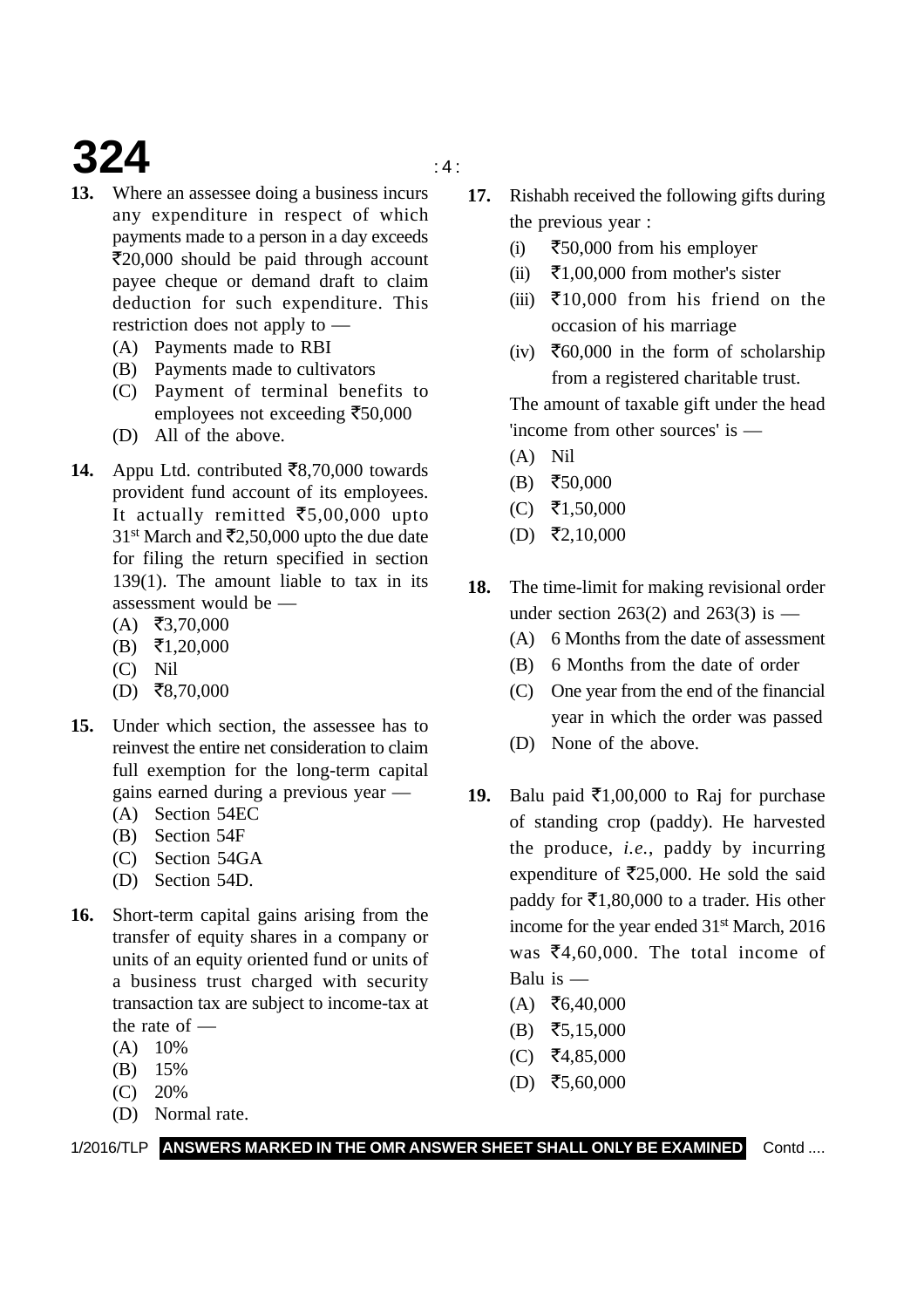- 
- **20.** Bharat, engaged in business, claimed that he paid  $\bar{\mathcal{F}}$ 10,000 per month by cheque as rent for his residence. He does not own any residential building. His total income computed before deduction under section 80GG is  $\overline{53,40,000}$ . The amount he can claim as deduction under section 80GG  $is$  —
	- $(A)$  ₹24,000
	- $(B)$  ₹34,000
	- $(C)$  ₹1,20,000
	- $(D)$  ₹60,000
- **21.** Raman & Co., a partnership firm, received ₹5,00,000 from an insurance company under keyman insurance policy consequent to demise of partner Pramod. The amount of premium  $\overline{\epsilon}2,30,000$  paid earlier was claimed as deduction under section 37 by the firm. The amount received from the insurance company is —
	- (A) Tax-free under section 10(10D)
	- (B) Fully taxable as income
	- (C) ₹2,70,000 is taxable
	- (D) ₹2,30,000 is taxable.
- **22.** Which of the following losses available after inter source set-off, cannot be set-off from incomes in other heads in the same assessment year —
	- (A) Speculation losses
	- (B) Loss from specified business
	- (C) Loss under the head capital gains
	- (D) All of the above.
- **23.** To carry forward and set-off losses, a loss return must be filed by the assessee within the stipulated time and gets the loss determined by the Assessing Officer. However, this condition is not applicable  $to -$ 
	- (A) Loss from house property
	- (B) Loss from speculation
	- (C) Loss from discontinued business
	- (D) Loss from capital assets.
- **24.** Rajan paid  $\overline{5}25,000$  to LIC of India for the maintenance of his disabled son and incurred  $\bar{\epsilon}$ 15,000 for the treatment of his handicapped wife who is working in State Bank of India. The deduction allowable to him under section 80DD is —
	- $(A)$  ₹15,000
	- $(B)$  ₹25,000
	- $(C)$  ₹50,000
	- $(D)$  ₹75,000
- **25.** Deduction in respect of interest on savings accounts under section 80TTA shall be allowed with respect to savings account with —
	- (A) Bank
	- (B) Co-operative society
	- (C) Post office
	- (D) All of the above.
- **26.** A return filed by Ms. Mala was found to be defective. The Assessing Officer gave notice of the defect to the assessee. The time-limit for rectification of the defect  $i<sub>s</sub>$  —
	- (A) 30 Days
	- (B) 15 Days
	- (C) 45 Days
	- (D) 60 Days.

### 1/2016/TLP **ANSWERS MARKED IN THE OMR ANSWER SHEET SHALL ONLY BE EXAMINED** P.T.O.

: 5 : **324**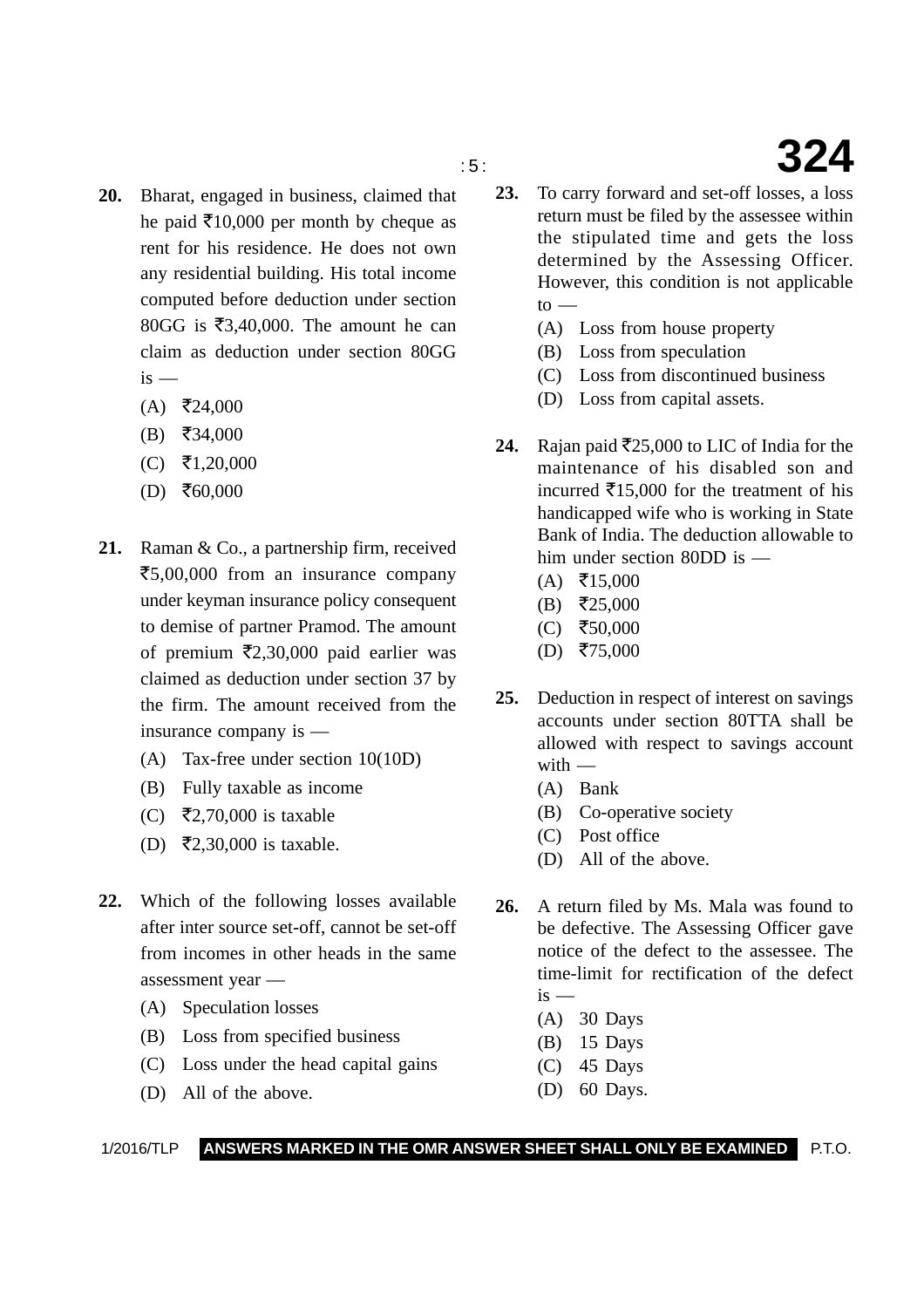# **324** is a set of  $\mathbf{S}$

- **27.** The book profit of a partnership firm is ₹1,20,000. The actual remuneration paid to working partners is  $\overline{\mathfrak{3}}3,54,000$ . The allowable deduction under section 40(b) towards remuneration to partners is —
	- $(A)$  ₹1,50,000
	- $(B)$  ₹3,54,000
	- $(C)$  ₹1,08,000
	- $(D)$  ₹1,20,000
- **28.** The assessment of Julie (Pvt.) Ltd. under section 143(3) for the assessment year 2014-15 was completed on  $12<sup>th</sup>$  October. 2015. The notice of demand was served on 27th October, 2015. The assessee has to file appeal before the Commissioner (Appeals) within —
	- (A) 30 Days
	- (B) 60 Days
	- (C) 15 Days
	- (D) 90 Days.
- **29.** Raghu, aged 62 years, has pension income of ₹2,40,000 and rental income (*computed*) of  $\bar{\mathfrak{z}}3,60,000$  for the financial year 2015-16. How much amount he must have paid as advance tax in September, 2015 —
	- $(A)$  ₹12,000
	- $(B)$  ₹10,000
	- $(C)$  ₹30,000
	- (D) Nil.
- **30.** Acrylic Ltd. sourced its new materials from Breeze Ltd. The relationship of associated enterprises would be established when Acrylic Ltd. buys raw material from Breeze Ltd. exceeding —
	- (A) 50% of total raw material purchased
	- (B) 90% of total raw material purchased
	- (C) 25% of total raw material purchased
	- (D) 35% of total payments for purchases.
- **31.** Comfort (Pvt.) Ltd. issued 10,000 equity shares to Pawan at  $\bar{x}$ 18 per share when the fair market value of each share was determined at  $\bar{\xi}$ 11 per share. The tax implication of the transaction is —
	- (A) ₹70,000 taxable as income for Comfort (Pvt.) Ltd.
	- (B) ₹20,000 taxable as income for Pawan
	- (C) ₹10,000 taxable as income for Pawan
	- (D) Nil.
- 32. Mrs. Laxmi, 70 years old, received  $\bar{\mathcal{L}}30,000$ every month from SBI under reverse mortgage scheme by mortgaging her residential house property. She also received monthly family pension of -15,000. Her total income for the assessment year 2016-17 is —
	- $(A)$  ₹5,40,000
	- $(B) \quad \overline{5}1,80,000$
	- $(C)$  ₹1,65,000
	- $(D)$  ₹3,60,000
- **33.** Chand Ltd. filed its return of income on 7th December, 2015 declaring loss of ₹3,50,000. Later, it noticed a claim of expenditure omitted in the return filed. The revised return —
	- (A) Must be filed before  $31<sup>st</sup>$  March, 2017
	- (B) Cannot be filed
	- (C) Must be filed before 31st March, 2016
	- (D) Can be filed before completion of the assessment.
- **34.** Which of the following person is eligible to seek advance ruling —
	- (A) Senior citizens
	- (B) Professionals
	- (C) Foreign companies
	- (D) Non-residents.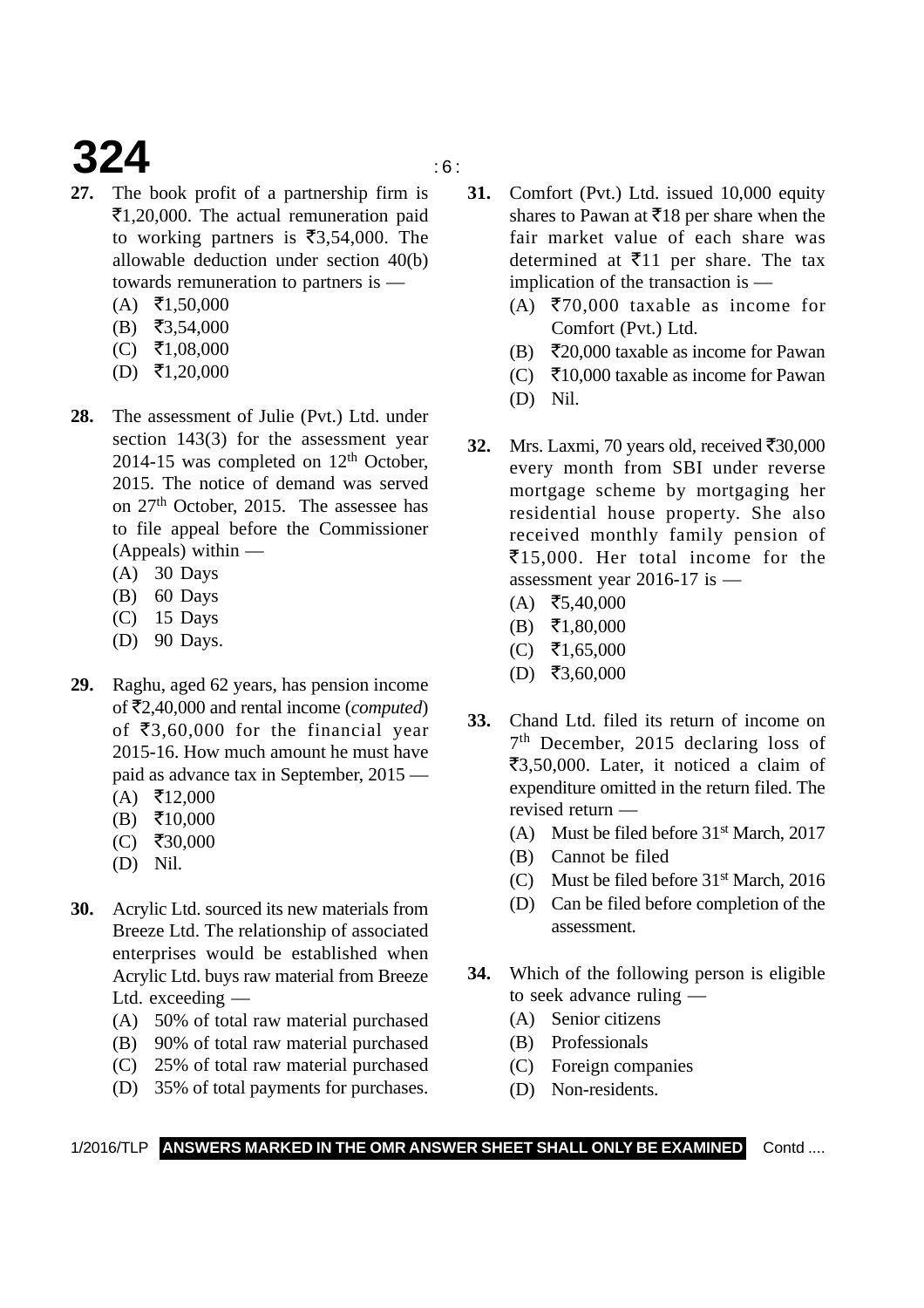- 
- **35.** Rose Ltd. filed its return of income for the assessment year 2015-16 on  $10<sup>th</sup>$  August, 2015. The notice under section 143(2) for scrutiny assessment should be served on the assessee by —
	- (A) 31st March, 2016
	- (B) 31st March, 2017
	- (C)  $10^{th}$  February, 2016
	- (D)  $30<sup>th</sup>$  September, 2016.
- **36.** A foreign institutional investor (FII) has total income which includes short-term capital gains on sale of listed shares of  $\overline{5}30$  lakh. The rate of tax for charging such income to tax is  $-$ 
	- $(A)$  10%
	- (B) 30%
	- (C) 15%
	- (D) 40%.
- **37.** Tax credit in respect of MAT paid as per section 115JB will be allowed only in the previous year in which the tax payable on the total income at the normal rate is —
	- (A) More than the tax payable under section 115JB
	- (B) Less than the tax payable under section 115JB
	- (C) Equal to the tax payable under section 115JB
	- (D) All of the above.
- **38.** A domestic company distributed a dividend of ₹30,00,000 to its shareholders. Out of this dividend,  $\bar{\mathfrak{e}}4,00,000$  paid to a person on behalf of the New Pension System Trust and  $\bar{\epsilon}$ 1,00,000 paid to another corporate shareholder. The company also received a dividend of  $\overline{\mathfrak{Z}}2,00,000$  from its subsidiary which paid dividend distribution tax under

section 115-O. In this case, the amount of dividend subject to dividend distribution tax for the domestic company will be —

- $(A)$  ₹24,00,000
- $(B)$  ₹27,00,000
- $(C)$  ₹28,00,000
- $(D)$  ₹30,00,000
- **39.** Anand, a resident in India, has a total income of  $\bar{\mathcal{F}}$ 10,00,000 during the previous year 2015-16. This income includes foreign income of  $\text{\textsterling}3,00,000$  from a country with which India does not have agreement to avoid double taxation. Tax levied by the foreign country on that foreign income was ₹40,000 and the tax payable as per the Indian rate on the total income amounts to ₹2,50,000. The double taxation relief allowable to Anand shall be —
	- $(A)$  ₹40,000
	- $(B)$  ₹75,000
	- $(C)$  ₹35,000
	- $(D)$  ₹25,000
- **40.** When a non-domestic company is a member in an AOP and its share of profit is indeterminate, the tax on total income of the AOP is charged at the —
	- (A) Nominal rate
	- (B) Maximum marginal rate
	- (C) Rate applicable to the company
	- (D) Least of the above three rates.
- **41.** Deduction under section 80C can be claimed for fixed deposit made in any scheduled bank, if the minimum period of deposit is —
	- (A) 5 Years
	- (B) 8 Years
	- $(C)$  10 Years
	- (D) 12 Years.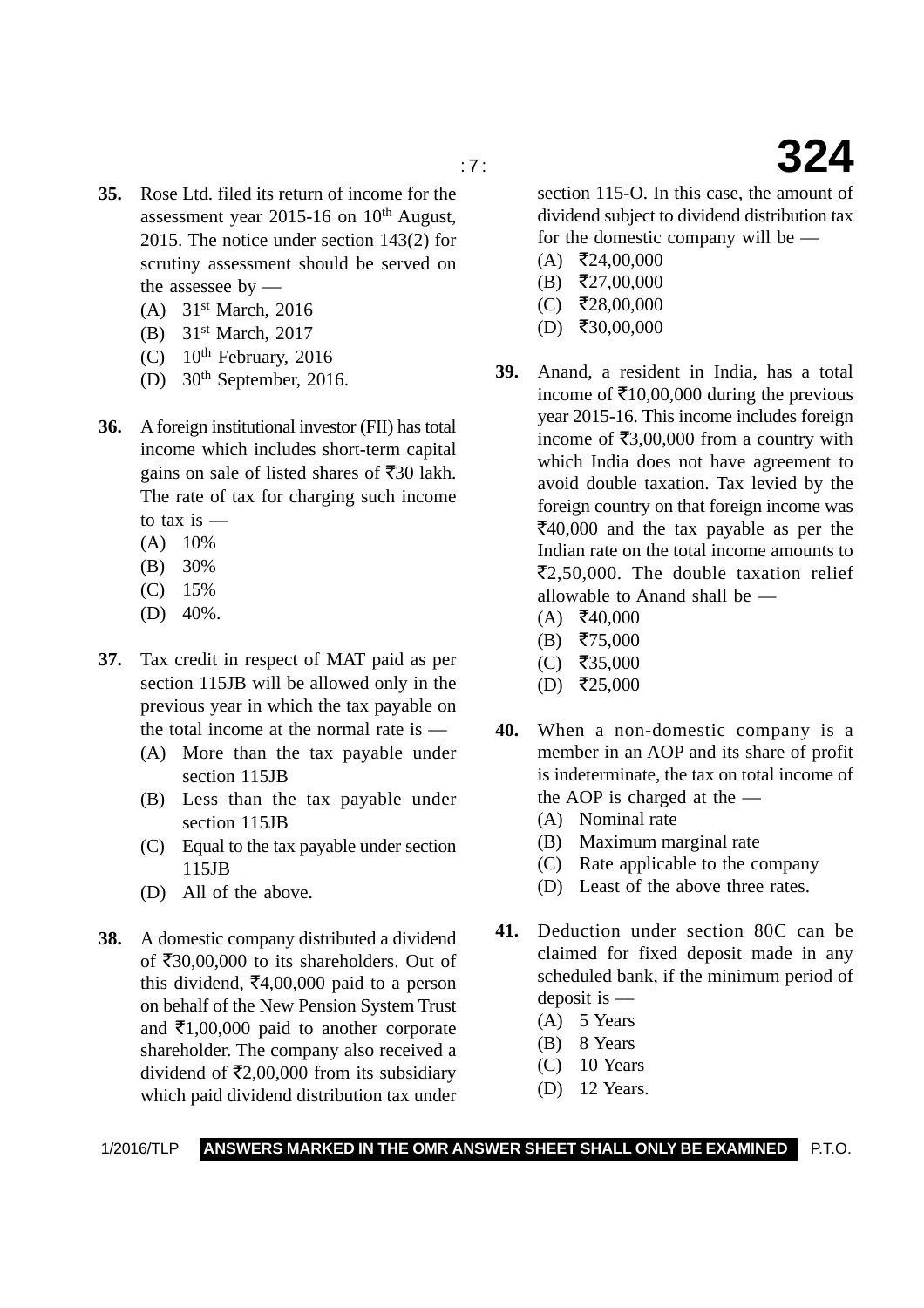# **324**  $\qquad \qquad$   $\qquad \qquad$   $\qquad \qquad$   $\qquad \qquad$   $\qquad \qquad$   $\qquad \qquad$   $\qquad \qquad$   $\qquad \qquad$   $\qquad \qquad$   $\qquad \qquad$   $\qquad \qquad$   $\qquad \qquad$   $\qquad \qquad$   $\qquad \qquad$   $\qquad \qquad$   $\qquad$   $\qquad \qquad$   $\qquad \qquad$   $\qquad \qquad$   $\qquad \qquad$   $\qquad \qquad$   $\qquad \qquad$   $\qquad \qquad$   $\qquad \qquad$   $\q$

- **42.** Zeet Ltd. engaged in manufacturing of cement also had wind mills to generate power. Entire power generated by it was used by its wholly owned subsidiary Zoom Ltd. The amount received for the said power supply was  $\overline{z}$  crore. Zeet Ltd. disclosed total income of  $\bar{\mathfrak{F}}$ 10 crore for the assessment year 2016-17. The due date for filing return of income by Zeet Ltd. is —
	- (A) 31st July, 2016
	- (B)  $30<sup>th</sup>$  September, 2016
	- $(C)$  31<sup>st</sup> October, 2016
	- (D)  $30<sup>th</sup>$  November, 2016.
- **43.** The construction of a house was completed on 31st January, 2016. The owner of the house took a loan of  $\bar{\mathfrak{r}} 20,00,000 \otimes 6\%$  p.a. on 1st May, 2015. In this case the deduction allowable for the previous year 2015-16 towards interest on borrowings is —
	- $(A)$  ₹22,000
	- $(B)$  ₹24,000
	- $(C)$  ₹1,10,000
	- (D) None of the above.
- **44.** Under the head 'profits and gains of business or profession', the method of accounting that should be followed by an assessee is —
	- (A) Cash system only
	- (B) Mercantile system only
	- (C) Hybrid system only
	- (D) Cash system or mercantile system only.
- **45.** Madhu Ltd. owns machinery (rate of depreciation is 15%), the written down value of which as on 1<sup>st</sup> April, 2015 is  $\mathsf{F}30,00,000$ . Due to fire, entire assets in the block were destroyed and the insurer paid ₹25,00,000. The eligible depreciation in respect of this machinery is —
	- $(A)$  ₹4,50,000
	- $(B)$  ₹75,000
	- $(C)$  ₹5,00,000
	- (D) Nil.

- **46.** Murali is employed in Megha Ltd., Delhi. He is paid house rent allowance of  $\text{F}9,000$ per month in financial year 2015-16. His salary for the purpose of computation of house rent allowance relief may be taken as ₹20,000 per month. Murali pays actual rent of  $\text{\textsterling}10,000$  per month. How much of the house rent allowance is tax-free —
	- $(A)$  ₹1,08,000
	- $(B)$  ₹1,20,000
	- $(C)$  ₹96,000
	- $(D)$  ₹60,000
- **47.** Satish is employed as chief engineer in Gama Ltd., Chennai *w.e.f.* 1<sup>st</sup> April, 2015 for a consolidated salary of  $\text{\textsterling}60,000$  per month. He is provided with rent-free unfurnished accommodation owned by the employer from 1<sup>st</sup> July, 2015 onwards. The value of taxable perquisite is —
	- $(A)$  ₹1,08,000
	- $(B)$  ₹81,000
	- (C) ₹72,000
	- $(D)$  ₹54,000
- **48.** Ashwin has speculation business loss brought forward of the assessment years 2010-11 ₹1,00,000; 2011-12 ₹70,000 and 2012-13 ₹60,000. He has income from the same speculation business for the assessment year 2016-17 ₹5,40,000. His total income chargeable to tax for assessment year 2016-17 would be —
	- $(A)$  ₹3,10,000
	- $(B)$  ₹4,10,000
	- $(C)$  ₹4,80,000
	- $(D)$  ₹4,40,000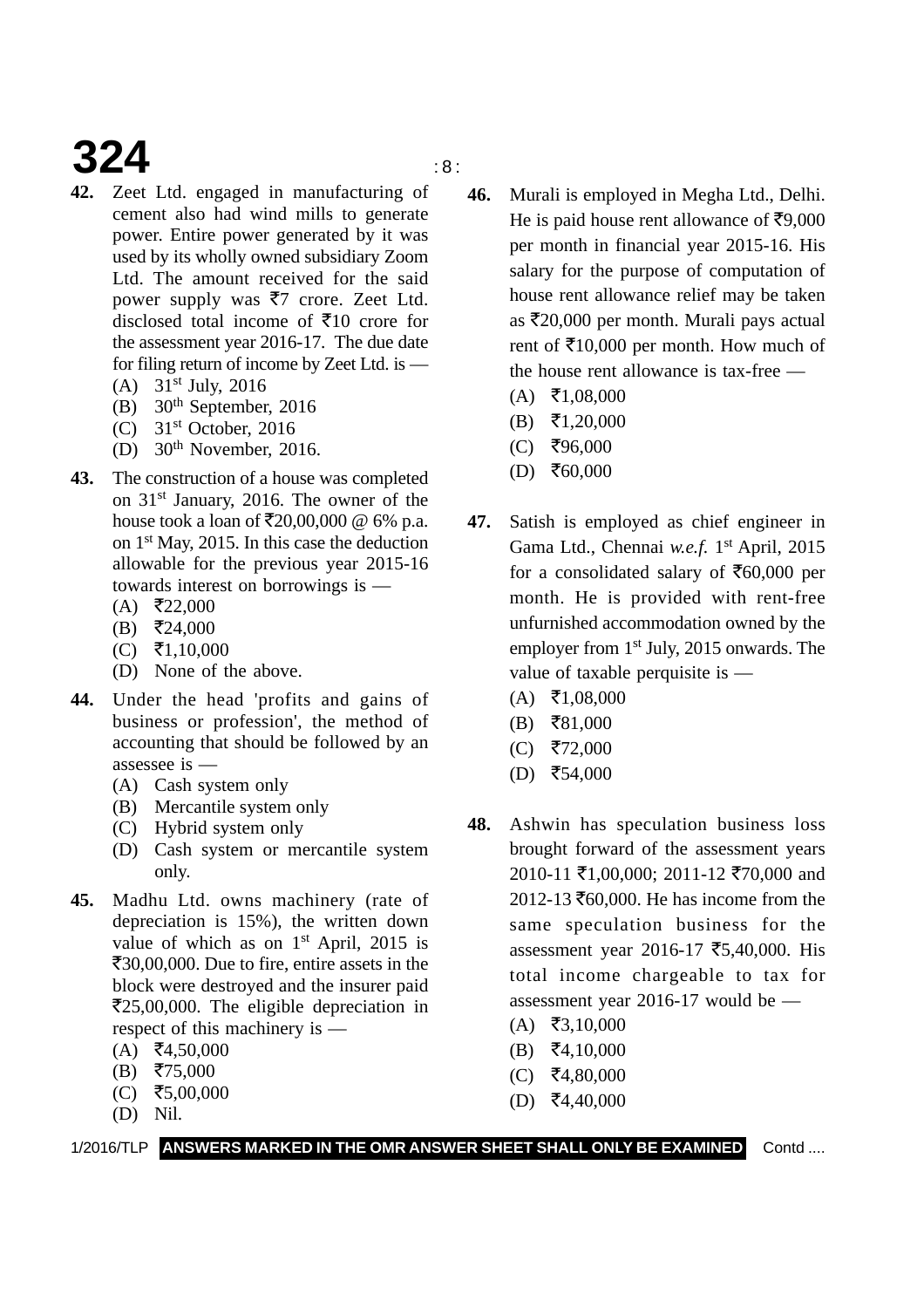- **49.** DP & Co. is a partnership firm with 3 partners. The capital of each partner was ₹2 lakh. The partnership deed authorised interest on capital @ 15% and working partner salary to each partner @  $\bar{\mathcal{F}}$ 10,000 per month for all the partners. The total sales amounted to  $\overline{570}$  lakh. The total income of the firm under section 44AD would be —
	- $(A)$  ₹5,60,000
	- $(B)$  ₹4,32,000
	- $(C)$  ₹1,28,000
	- $(D)$  ₹3,50,000
- **50.** In case of which of the following cooperative society, the deduction under section 80P is restricted to  $\bar{\mathfrak{e}}1,00,000$  —
	- (A) Consumers' co-operative society
	- (B) Society engaged in collection and disposal of labour
	- (C) Society engaged in fishing
	- (D) Society engaged in processing of agricultural produce without the aid of power.
- **51.** Metro Ltd., a domestic company, is assessed with a total income of  $\bar{\mathfrak{E}}11.25$  crore. The surcharge payable by the company shall be at the rate of —
	- $(A) 2%$
	- (B) 5%
	- (C) 10%
	- (D) 12%.
- **52.** A non-resident Indian is not required to furnish his return of income under section 139(1) if his total income in respect of which he is assessable under the Incometax Act, 1961 during the previous year consists of —
	- (A) Investment income only
	- (B) Long-term capital gains only
	- (C) Short-term capital gains only
	- (D) Investment income and long-term capital gains only.
- **53.** While making payment of winnings from horse race, tax will be deducted at source, if the payment exceeds —
	- $(A)$  ₹5,000
	- $(B)$  ₹10,000
	- $(C)$  ₹25,000
	- $(D)$  ₹50,000
- **54.** The authority for advance ruling in incometax is appointed by —
	- (A) The President of India
	- (B) The Central Board of Direct Taxes
	- (C) The Central Government
	- (D) The Chief Commissioner of Incometax.
- **55.** Interest is payable to assessee on refund under the Income-tax Act, 1961 at the rate  $of -$ 
	- (A) 5% per annum
	- (B) 6% per annum
	- (C) 9% per annum
	- (D) 12% per annum.
- **56.** Manoj acquired 1,000 equity shares of ₹10 each in a listed company for ₹35,000 on 1st July, 2009. The company issued 1,000 rights shares in April, 2011 at ₹15 per share. The company issued 2,000 bonus shares in June, 2015. The market price was ₹50 per share before bonus issue and ₹25 after such issue. The cost of acquisition of bonus shares would be —
	- (A) Nil
	- $(B)$  ₹20,000
	- $(C)$  ₹50,000
	- $(D)$  ₹1,00,000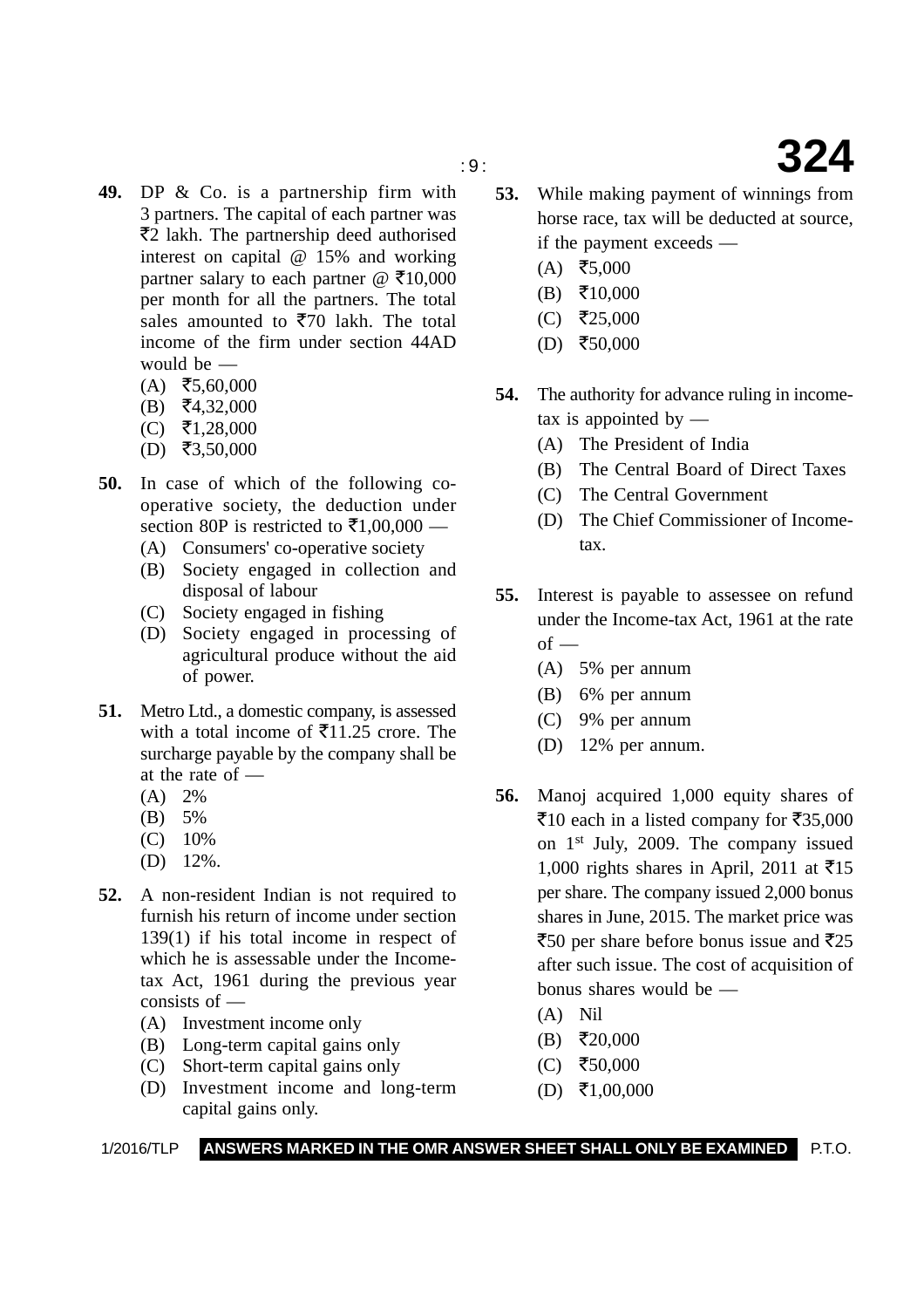# **324**  $\frac{10}{10}$

- **57.** Dr. Ashok commenced medical practice on 1st September, 2015. The previous year for the profession for the assessment year 2016-17 would be —
	- (A)  $1<sup>st</sup>$  April, 2015 to 31<sup>st</sup> March, 2016
	- (B)  $1<sup>st</sup> September, 2015 to 31<sup>st</sup> March,$ 2016
	- (C)  $1^{st}$  June, 2015 to 31st March, 2016
	- (D) 1st September, 2015 to 31st January, 2016.
- **58.** Pradip acquired an urban land from Chitra for  $\overline{570}$  lakh on  $10^{th}$  October, 2015. At what rate, tax is deductible at source in respect of such transaction —
	- (A) 2%
	- (B) 5%
	- (C) 1%
	- (D) 3%.
- **59.** The validity period of advance pricing agreement (APA) is —
	- (A) 2 Years
	- (B) 3 Years
	- (C) 5 Years
	- (D) 7 Years.
- **60.** Salary received by a partner from his partnership firm is considered in his personal assessment as —
	- (A) Income from salary
	- (B) Profit from business or profession
	- (C) Income from other sources
	- (D) Exempted income.
- **61.** Deduction of tax from salary as per section 192 shall be at  $-$ 
	- (A) 10% of salary
	- (B) The average rate of income-tax computed on the basis of rates in force for the financial year in which the payment is made
	- (C) The maximum marginal rate of 30%
	- (D) None of the above.
- **62.** Rohan won a State Government lottery of ₹1,00,000 on 11<sup>th</sup> October, 2015. The government should deduct tax on such winning amounting to —
	- $(A)$  ₹30,000
	- $(B)$  ₹33,000
	- $(C)$  ₹33,990
	- $(D)$  ₹30,900
- **63.** Where a non-resident/foreign company is liable to tax at special rate of 10% on account of royalty or fee for technical services, such assessee shall —
	- (A) Be eligible for deduction of any expenses from such income under sections 28 to 44C or section 57
	- (B) Not be eligible for any deduction under Chapter VI-A on account of such income
	- (C) Neither be eligible for deduction of any expenses under sections 28 to 44C or section 57 nor be eligible for any deduction under Chapter VI-A
	- (D) Not be eligible for deduction of any expense under sections 28 to 44C or section 57 but shall be eligible for deduction under Chapter VI-A.
- **64.** As per section 139(1), an individual other than an individual of the age of 60 years or more shall have to file return of income if —
	- (A) His total income exceeds  $\overline{\mathfrak{Z}}2,50,000$
	- (B) His total income exceeds  $\overline{\mathbf{z}}$ 3,00,000
	- (C) His total income exceeds  $\overline{\mathbb{Z}}2,00,000$
	- (D) His total income before allowing deduction under section 80C to 80U exceeds  $\bar{\tau}$ 2,50,000.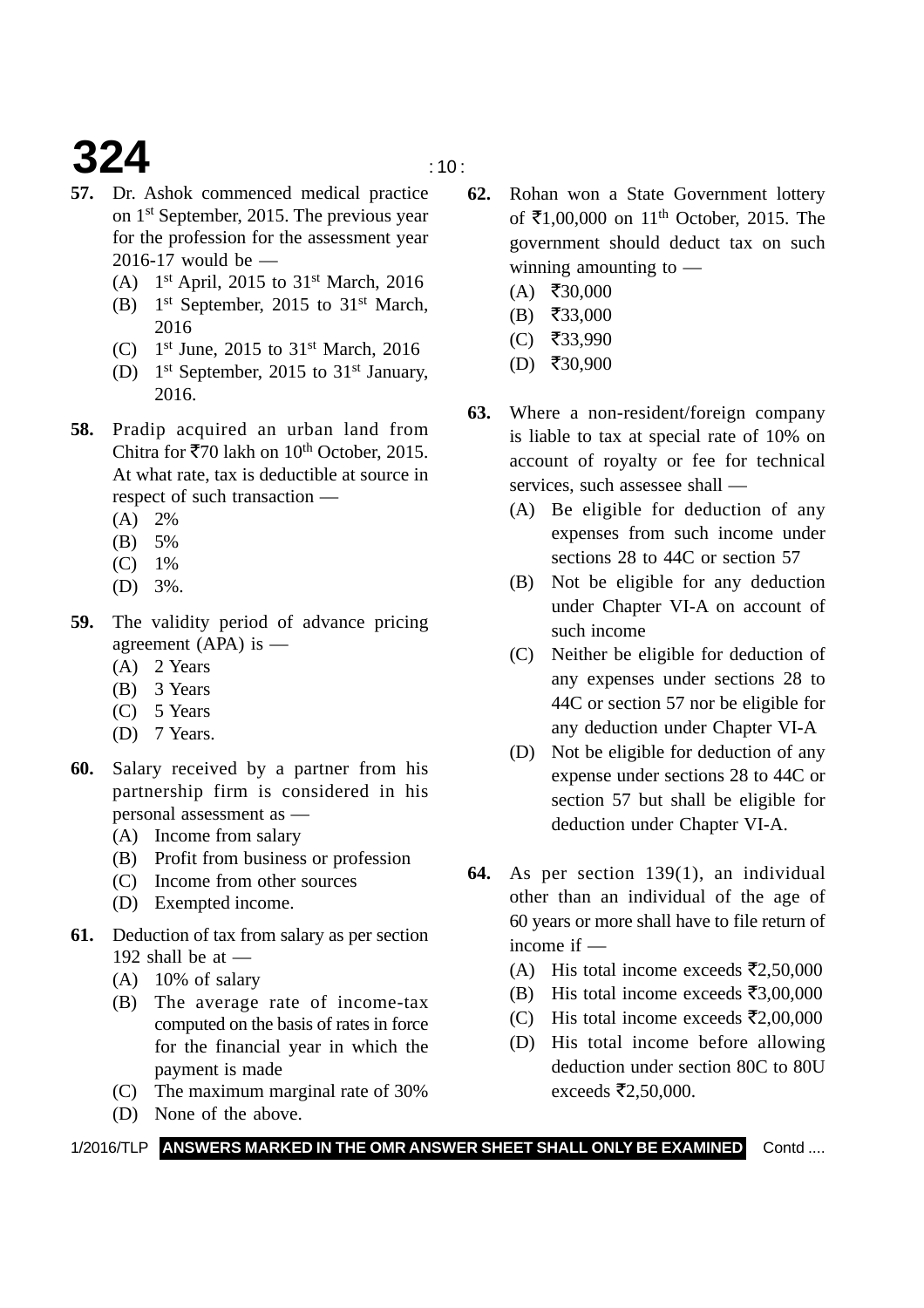- **65.** The due date of filing the return of income for assessment year 2016-17 in case of a working partner of a firm whose accounts are liable to be audited shall be —
	- (A)  $31<sup>st</sup>$  July of the assessment year
	- (B)  $30<sup>th</sup>$  September of the assessment year
	- (C)  $30<sup>th</sup>$  June of the assessment year
	- (D) 30th November of the assessment year in case it is required to furnish report referred to in section 92E and 30th September of the assessment year in any other case.
- **66.** For the previous year 2014-15, an assessee suffered a business loss of  $\overline{\epsilon}2,50,000$ . His income from other sources is  $\bar{\mathfrak{E}}1,80,000$ . His due date of return was  $31<sup>st</sup>$  July, 2015 but he submitted the return on 9th September, 2015. The assessee in this case —
	- (A) Shall be allowed to carry forward the loss of ₹70,000
	- (B) Shall not be allowed to carry forward any loss
	- (C) Shall be allowed to set-off current year business loss to the extent of ₹1,80,000 but shall not be allowed to carry forward the balance loss of ₹70,000
	- (D) Shall not be allowed to set-off the business loss to the extent of  $\bar{z}$ 1,80,000 and would be liable to tax on ₹1,80,000.
- **67.** The notice under section 143(2) must be served within —
	- (A) 12 months from the date of filing of return
	- (B) 12 months from the due date of filing the return under section 139(1) or from the date of filing of return of income

(C) 6 months from the end of the financial year in which the return was furnished

- (D) 6 months from the end of month in which the return was furnished.
- **68.** When a person suffers from severe disability, the quantum of deduction allowable under section 80U is —
	- $(A)$  ₹50,000
	- $(B)$  ₹75,000
	- $(C)$  ₹1,25,000
	- $(D)$  ₹1,00,000
- **69.** Biren discontinued wholesale trade in medicines from 1st July, 2013. He recovered -1,50,000 in October, 2015 being a bad debt which was written-off and allowed in assessment year 2012-13. He has eligible brought forward business loss of wholesale trade in medicines of  $\bar{\epsilon}$ 1,70,000. The consequence of bad debt recovery is that —
	- (A) It is chargeable to tax
	- (B) It is eligible for set-off against brought forward business loss
	- (C) The brought forward business loss is taxable now
	- (D) 50% of the amount recovered now is taxable.
- **70.** Mrs. Meena retired from service with Sky Ltd. on  $31<sup>st</sup>$  January, 2016. She received the following amounts from unrecognised provident fund : (i) Own contribution  $\bar{x}$ 1,50,000; (ii) Interest on own contribution  $\bar{\mathfrak{Z}}21,000$ ; (iii) Employer's contribution  $\bar{x}$ 1,10,000; and (iv) interest on employer's contribution ₹15,000. How much of the receipt is chargeable to tax as income from salary —
	- $(A)$  ₹21,000
	- $(B)$  ₹15,000
	- $(C)$  ₹1,25,000
	- $(D)$  ₹1,71,000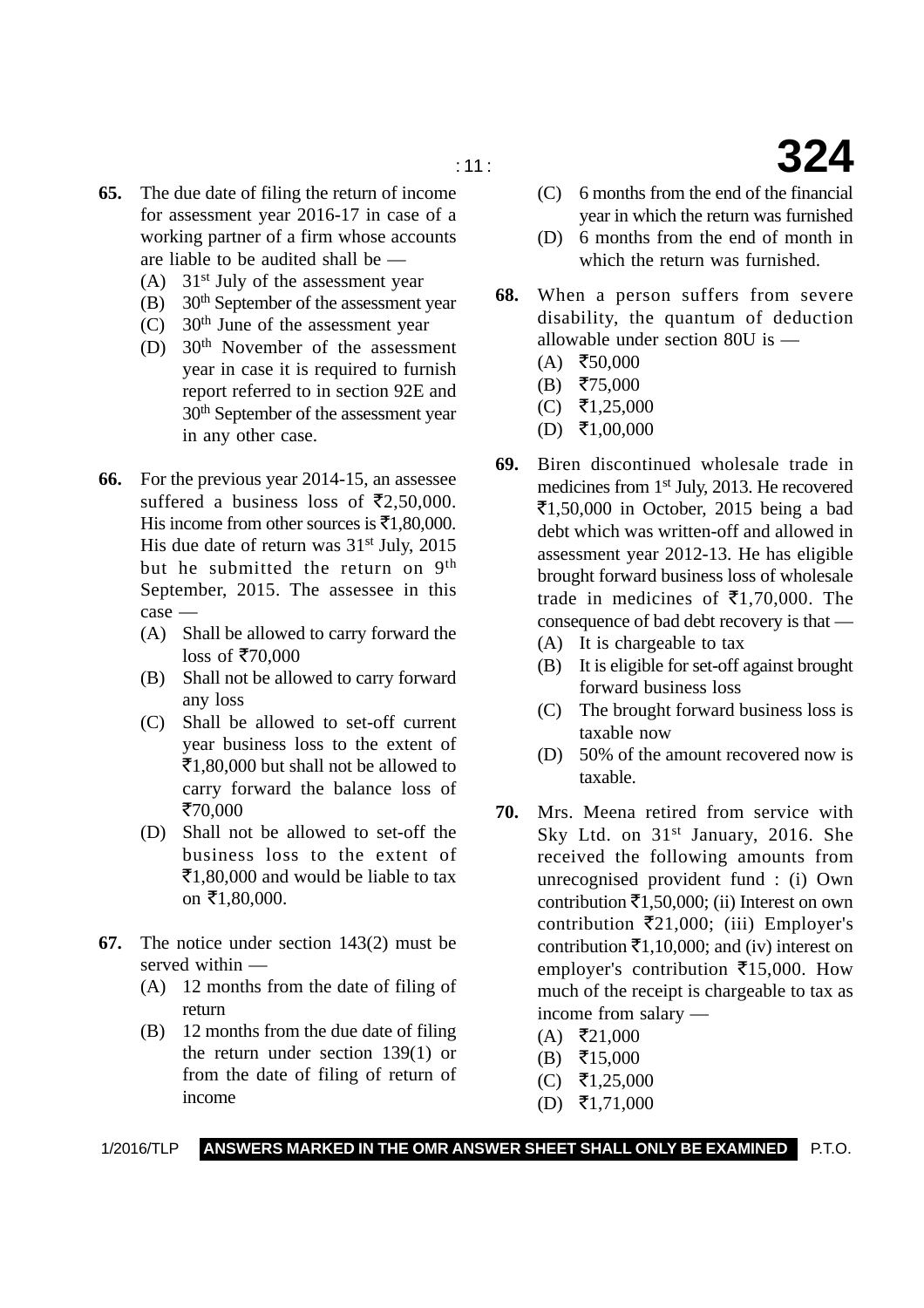### **324**  $\frac{1}{2}$

### **PART–B**

- **71.** Service tax in India is administered by
	- (A) The Service Tax Act, 1994
	- (B) The Finance Act, 1994
	- (C) The Indirect Taxes Act, 1994
	- (D) All of the above.
- **72.** Service tax return has to be filed
	- (A) Monthly
	- (B) Quarterly
	- (C) Half-yearly
	- (D) Annually.
- **73.** Rockey Ltd. provides the following information :

Date of completion

of service  $: 11<sup>th</sup>$  September, 2015

Date of invoice : 25<sup>th</sup> October, 2015

Date of receipt

of payment for

service : 3<sup>rd</sup> September, 2015

The point of taxation is —

- (A) 3rd September, 2015
- (B)  $11<sup>th</sup>$  September, 2015
- $(C)$  25<sup>th</sup> October, 2015
- (D) 31st March, 2016.
- **74.** An Indian company is providing inspection and certification service to a foreign firm. Half of the services were carried out in Italy, 30% of the services provided in Delhi and the remaining 20% services were rendered in Chennai. The place of provision of service for service tax purpose is —
	- (A) Italy
	- (B) Delhi
	- (C) Chennai
	- (D) Place opted by the service provider.
- **75.** Maru Parcel Services Ltd. transported goods manufactured by Rocket Ltd. in its factory in Noida to various places in Uttar Pradesh. The parcel service company received  $\bar{\mathcal{E}}2,00,000$  from the manufacturer for the transport services rendered during the quarter ended with  $30<sup>th</sup>$  June, 2015. The taxable value of service for the quarter is —
	- $(A)$  ₹2,00,000
	- $(B)$  ₹1,50,000
	- $(C)$  ₹50,000
	- (D) Nil.
- **76.** Service tax code number
	- (A) Has 10 digits
	- (B) Has 12 digits
	- (C) Has 15 digits
	- (D) Digits vary from State to State.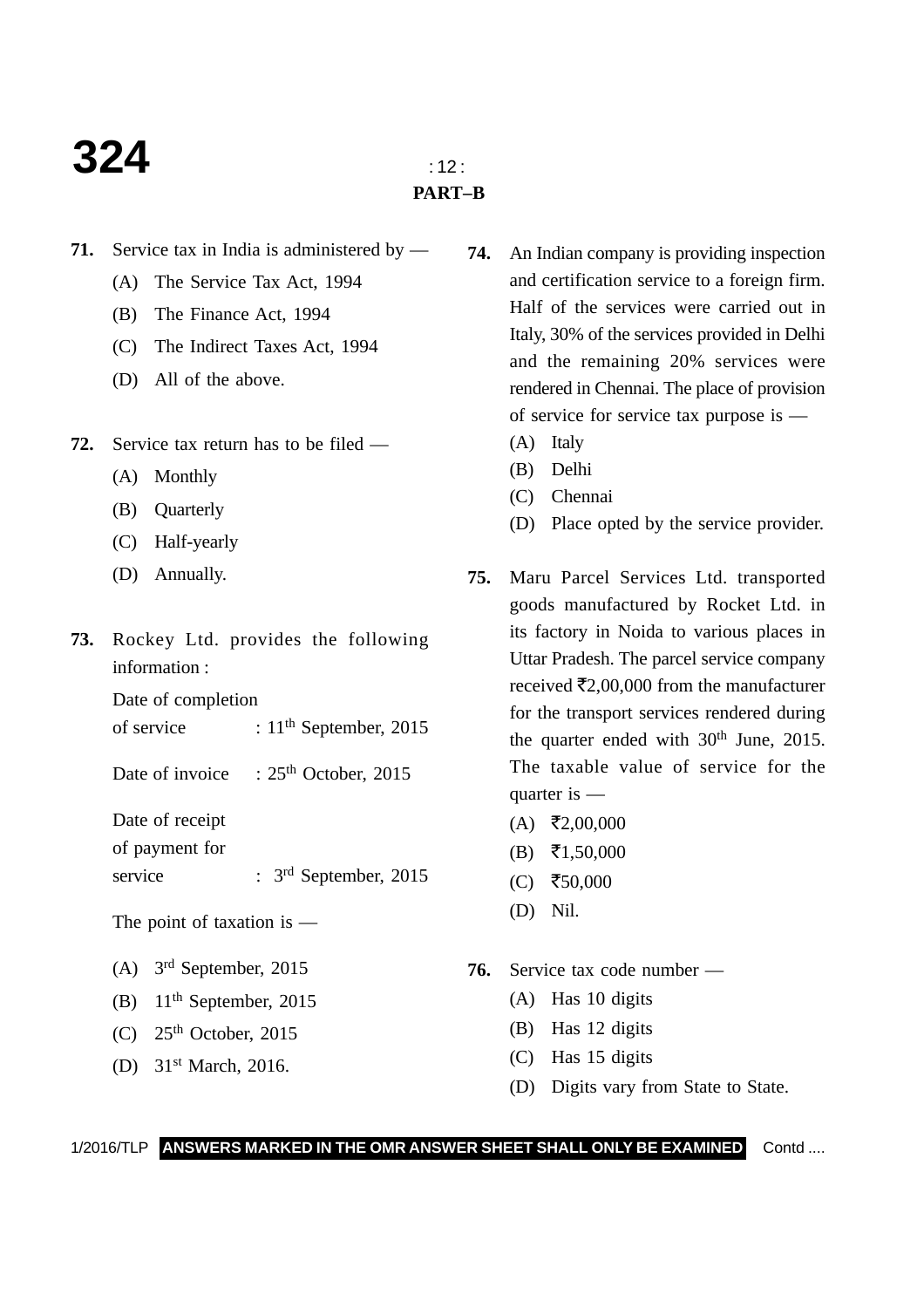- **77.** According to the new partial reverse charge mechanism, the liability to pay service tax is on —
	- (A) The service provider
	- (B) The service receiver
	- (C) Both the service provider and receiver
	- (D) None of the above.
- 78. From 1<sup>st</sup> October, 2014, e-payment of service tax through internet banking is compulsory in case of —
	- (A) Individuals
	- (B) Firms
	- (C) Companies
	- (D) All assessees.
- **79.** Hari Ltd., a service provider, provides the following particulars relating to the half year ended with  $30<sup>th</sup>$  September, 2015 :
	- (i) Bill raised for  $\text{\textsterling}4,00,000$  out of which payment of  $\bar{\mathfrak{E}}1,00,000$  is not received till 30<sup>th</sup> September, 2015.
	- (ii) An advance of  $\text{\textsterling}60,000$  was received from Seetha Ltd., on 10<sup>th</sup> September, 2015 for providing services in January, 2016.

The taxable value of service is —

- $(A)$  ₹4,60,000
- $(B)$  ₹3,60,000
- $(C)$  ₹3,00,000
- $(D)$  ₹4,00,000
- **80.** Maximum amount of penalty for delay in filing service tax return is —
	- $(A)$  ₹1,000
	- $(B)$  ₹5,000
	- $(C)$  ₹10,000
	- $(D)$  ₹20,000
- **81.** Time-limit for filing refund claim in service tax shall be —
	- (A) One month from the date of payment
	- (B) Three months from the date of payment
	- (C) Six months from the date of payment
	- (D) One year from the date of payment.
- **82.** Which of the following is not a service specified in the Mega Exemption Notification of service tax —
	- (A) Services provided to UNO
	- (B) Consultancy service
	- (C) Health care service
	- (D) Veterinary clinic service.
- **83.** The gross receipts of a service provider exceeded ₹9 lakh on 25<sup>th</sup> January, 2016. Within how many days, he must apply for registration under service tax —
	- (A) 10 Days
	- (B) 30 Days
	- (C) 15 Days
	- (D) 4 Days.

1/2016/TLP **ANSWERS MARKED IN THE OMR ANSWER SHEET SHALL ONLY BE EXAMINED** P.T.O.

: 13 : **324**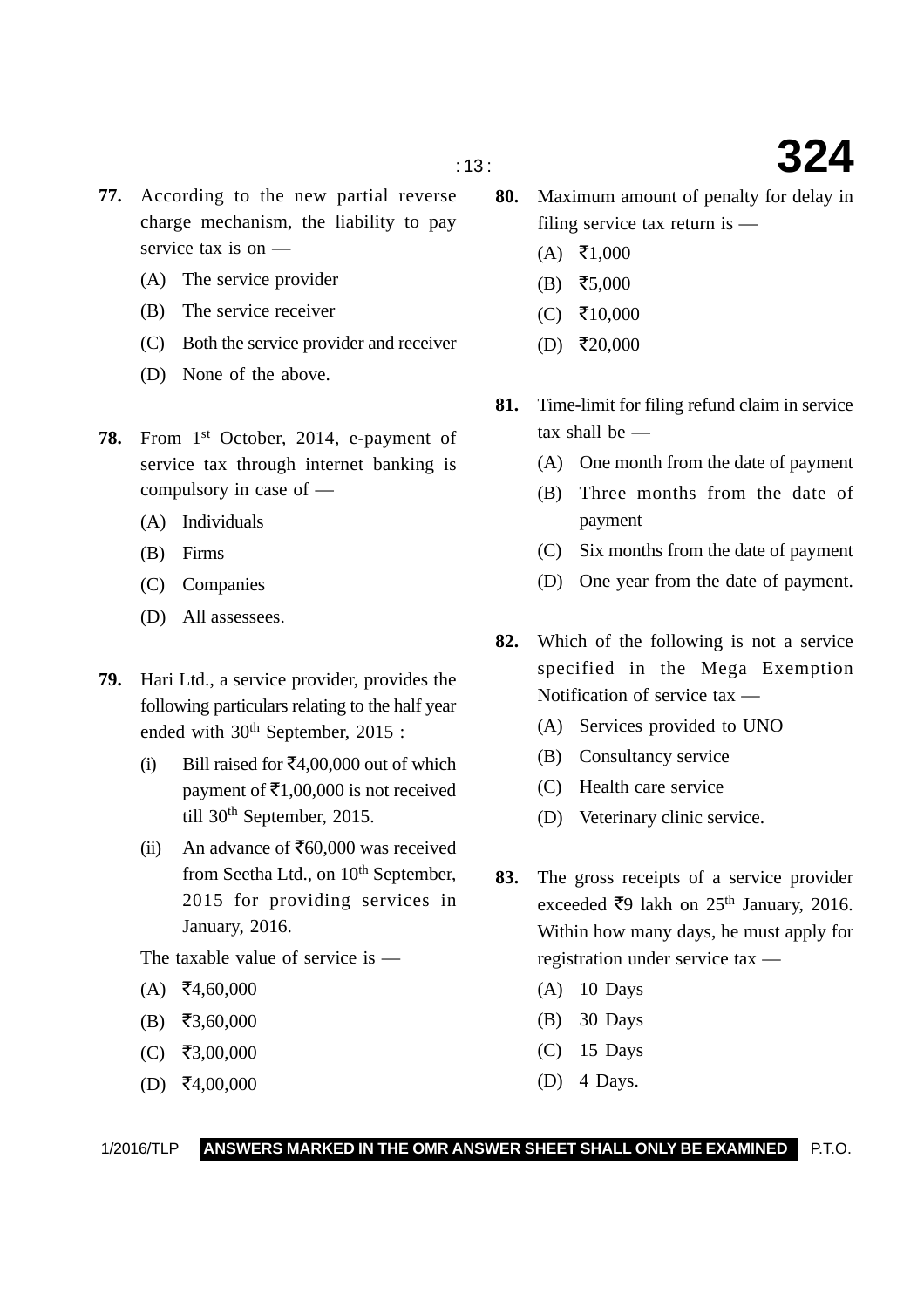# **324**  $\frac{14}{14}$

- **84.** Which of the following service is a taxable service —
	- (A) Supply of farm labour
	- (B) Trading of goods
	- (C) Construction of a complex
	- (D) Renting of agro machinery.
- **85.** Deep Ltd. collected service tax from the recipients of service but did not remit the same for more than 7 months. The maximum penalty that could be levied on the director, manager or secretary for the offence would be —
	- $(A)$  ₹10,000
	- $(B) \t{} \t{} \t{} 20,000$
	- $(C)$  ₹1,00,000
	- (D) ₹100 per day of delay.
- **86.** When the service provided is inclusive of service tax, the service tax liability on the receipt of  $\overline{5,50,000}$  would be (assume service tax  $\omega$  14%) —
	- $(A)$  ₹67,980
	- $(B)$  ₹67,544
	- (C) ₹77,570
	- $(D)$  ₹66,000
- **87.** Reverse charge basis to pay service tax will arise in which of the following  $case =$ 
	- (A) When the service receiver is located in non-taxable territory
	- (B) When the service receiver is insolvent
	- (C) When the service provider is located in non-taxable territory
	- (D) When the service provider is an individual.
- **88.** Within how many days, a new dealer having reached turnover above the threshold limit must apply for VAT registration —
	- (A) 10 Days
	- (B) 30 Days
	- (C) 15 Days
	- (D) 60 Days.
- **89.** A registered dealer exported goods outside India. He paid  $\overline{5}15,000$  as VAT on raw materials used in manufacture of goods exported. The VAT so paid is —
	- (A) Not eligible for refund
	- (B) Not eligible for adjustment against input tax
	- (C) Deductible as business expenditure
	- (D) Eligible for refund or adjustment against input tax.
- **90.** VAT on which of the following goods is not eligible for input tax credit —
	- (A) Sugar
	- (B) Textiles
	- (C) Tobacco
	- (D) Aviation turbine fuel.
- **91.** Manohar & Co. paid input VAT at 13.5% on raw materials. It transferred the manufactured goods to its branch in Andhra Pradesh. How much claim of VAT input is allowed —
	- (A) Nil
	- (B) 13.5%
	- (C) 11.5%
	- (D) 2%.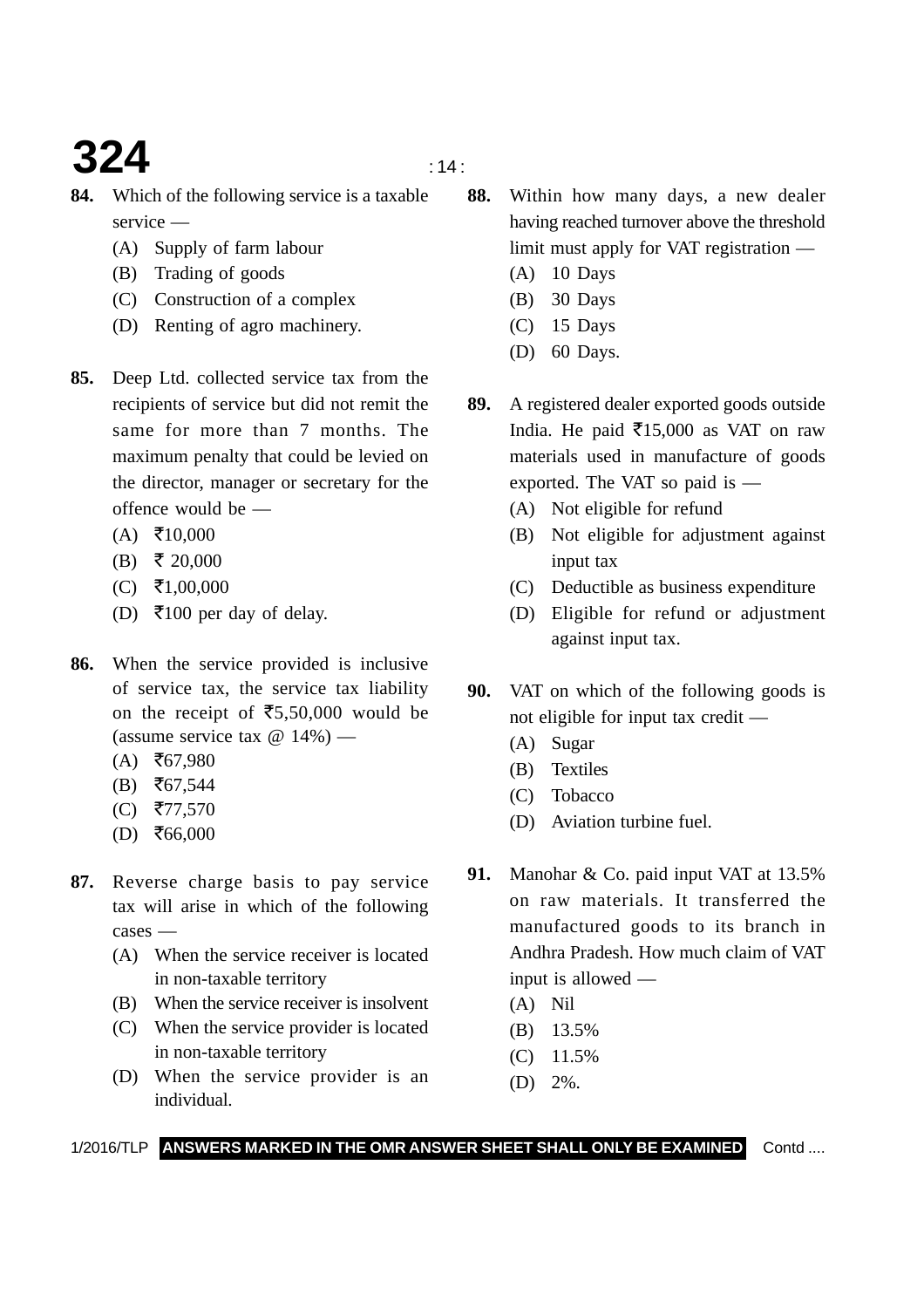- **92.** Reverse credit of input tax of VAT would arise when —
	- (A) VAT is refunded
	- (B) Input VAT is adjusted against output VAT
	- (C) Input tax credit is reduced to rectify wrong credit availed
	- (D) None of the above.
- **93.** Prakash purchased yarn liable for VAT at 4% and manufactured cloth which was exempt from VAT in the State of Tamil Nadu. He wants to claim refund of VAT paid on input, *i.e.*, yarn. For refund of VAT, he is —
	- (A) Not eligible, since VAT chain is broken
	- (B) Eligible for refund
	- (C) Eligible for only 50% of VAT paid
	- (D) Eligible for refund on producing Form-C.
- **94.** Which method of VAT computation has been adopted in India —
	- (A) Subtraction method
	- (B) Addition method
	- (C) Tax credit method
	- (D) Income variant.
- **95.** While determining 'turnover' under the central sales tax, what is the time-limit within which the sold goods returned are eligible for exclusion —
	- (A) One month
	- (B) Six months
	- (C) Three months
	- (D) Two months.
- **96.** 'Sale price' under section 2(h) of the Central Sales Tax Act, 1956 does not include —
	- (A) Excise duty
	- (B) Central sales tax
	- (C) Trade discount
	- (D) Freight charges when not shown separately.
- **97.** Input tax credit under VAT shall be allowed to  $-$ 
	- (A) Registered dealers
	- (B) Manufacturers
	- (C) Traders
	- (D) All of the above.
- **98.** Which of the following purchase is not eligible for input tax credit —
	- (A) Purchase for resale within the State
	- (B) Purchase for being used in the execution of works contract
	- (C) Inter-State purchase
	- (D) Purchase of packing material.
- **99.** TIN, a code number used to identify VAT assessee, has 11 digits. The first two digits of TIN represent —
	- (A) The State
	- (B) The Product
	- (C) The Region
	- (D) The Assessee.
- **100.** Which of the following is not a 'declared good' under the central sales tax —
	- (A) Cotton
	- (B) Jute
	- (C) Sugar
	- (D) Jewellery.

# : 15 : **324**